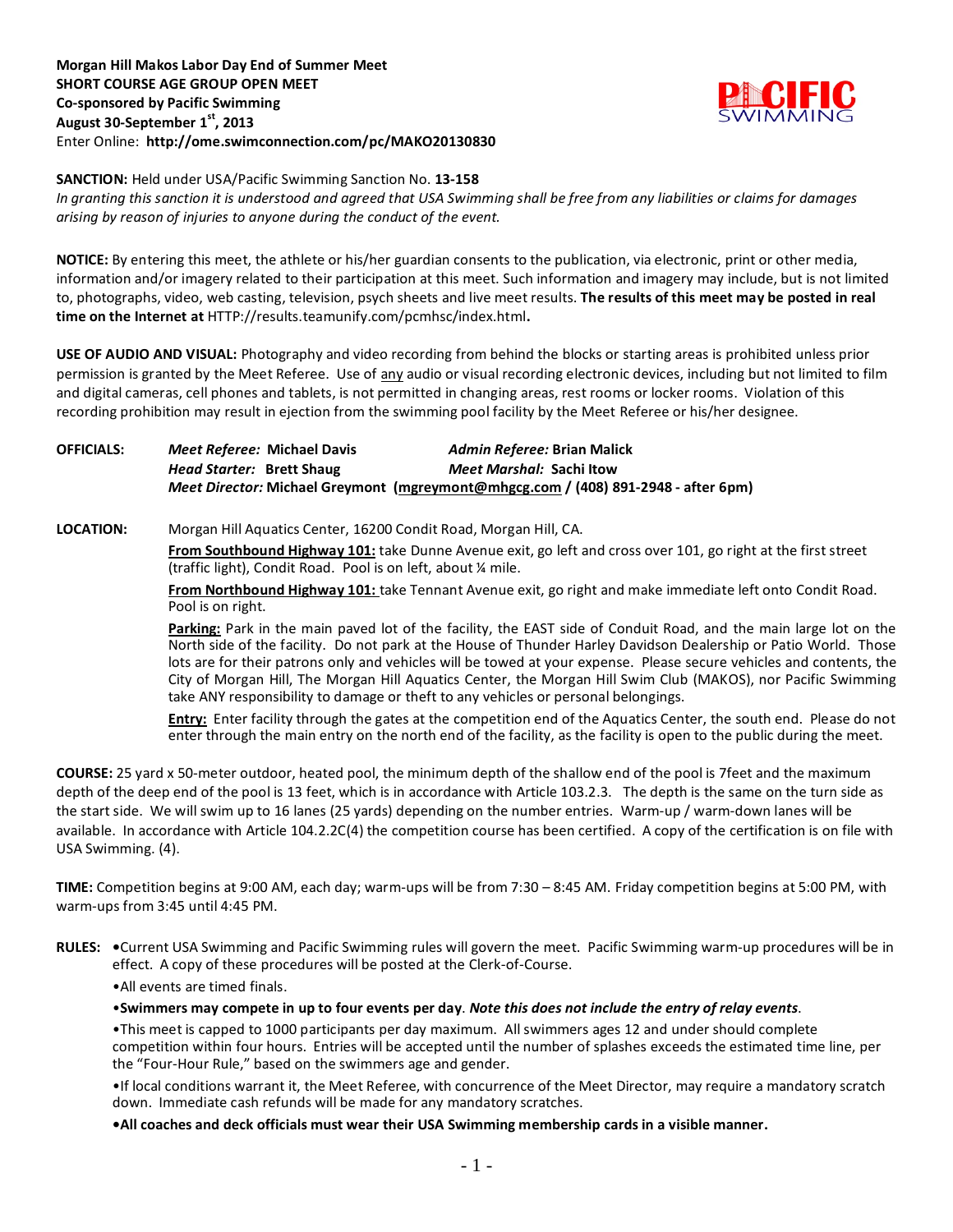**UNACCOMPANIED SWIMMERS:** Any USA-S athlete-member competing at the meet must be accompanied by a USA Swimming member-coach for the purposes of athlete supervision during warm-up, competition and warm-down. If a coach-member of the athlete's USA-S Club does not attend the meet to serve in said supervisory capacity, it is the responsibility of the swimmer or the swimmer's legal guardian to arrange for supervision by a USA-S member-coach. The Meet Director or Meet Referee may assist the swimmer in making arrangements for such supervision; however, it is recommended that such arrangements be made in advance of the meet by the athlete's USA-S Club Member-Coach.

**RACING STARTS:** Swimmers must be certified by a USA-S member-coach as being proficient in performing a racing start, or must start the race in the water. It is the responsibility of the swimmer or the swimmer's legal guardian to ensure compliance with this requirement.

**RESTRICTIONS:** • Smoking and the use of other tobacco products is prohibited at the facility, parking lot, and surrounding areas.

- Sale and use of alcoholic beverages is prohibited in all areas of the meet venue.
- No glass containers are allowed in the meet venue.
- No propane heater is permitted except for snack bar/meet operations.
- All shelters must be properly secured.

• **No outside commercial food is allowed on the facility deck. Small coolers are permitted with water, and light snacks. •** Except where venue facilities require otherwise, changing into or out of swimsuits other than in locker rooms or other designated areas is not appropriate and is strongly discouraged.

**ELIGIBILITY:** • Swimmers must be current members of USA-S and enter their name and registration number on the meet entry card as they are shown on their Registration Card. If this is not done, it may be difficult to match the swimmer with the registration and times database. The meet host will check all swimmer registrations against the SWIMS database and if not found to be registered, the Meet Director shall accept the registration at the meet (a \$10 surcharge will be added to the regular registration fee). Duplicate registrations will be refunded by mail.

• Swimmers in the "A" Division must have met at least the listed "PC-A" time standard. Swimmers in the "B" Division must have met at least the listed "PC-B" time standard. All entry times slower than the listed "PC-B" time standard will be in the "C" Division.

• Entries with **"NO TIME" will be accepted.**

• Entry times submitted for this meet will be checked against a computer database and may be changed in accordance with Pacific Swimming Entry Time Verification Procedures.

- Disabled swimmers are welcome to attend this meet and should contact the Meet Director or Meet Referee regarding and special accommodations on entry times and seeding per Pacific Swimming policy.
- Swimmers 19 years of age and over may compete in the meet for time only, no awards. Such swimmers must have met standards for the 17-18 age group.
- The swimmer's age will be the age of the swimmer on the first day of the meet.

**ENTRY FEES:** \$2.75 per event plus an \$8.00 participation fee per swimmer. Entries will be rejected if payment is not sent at time of request.

**ONLINE ENTRIES:** To enter online go to **http://ome.swimconnection.com/pc/mako20130830** to receive an immediate entry confirmation. This method requires payment by credit card. Swim Connection LLC charges a processing fee for this service, equal to \$1 per swimmer plus 5% of the total Entry Fees. Please note that the processing fee is a separate fee from the Entry Fees. If you do not wish to pay the processing fee, enter the meet using a mail entry. **Entering online is a convenience, is completely voluntary, and is in no way required or expected of a swimmer by Pacific Swimming.** Online entries will be accepted through Wednesday, August 21st, 2013.

**MAILED OR HAND DELIVERED ENTRIES**: Entries must be on the attached consolidated entry form. Forms must be filled out completely and printed clearly with swimmers best time. Entries must be postmarked by midnight, Monday, **August 19<sup>th</sup>, 2013** or hand delivered by 6:30 p.m. Wednesday, Wednesday August 21<sup>st</sup>, 2013. No late entries will be accepted. No refunds will be made, except mandatory scratch downs. Requests for confirmation of receipt of entries should include a self-addressed envelope.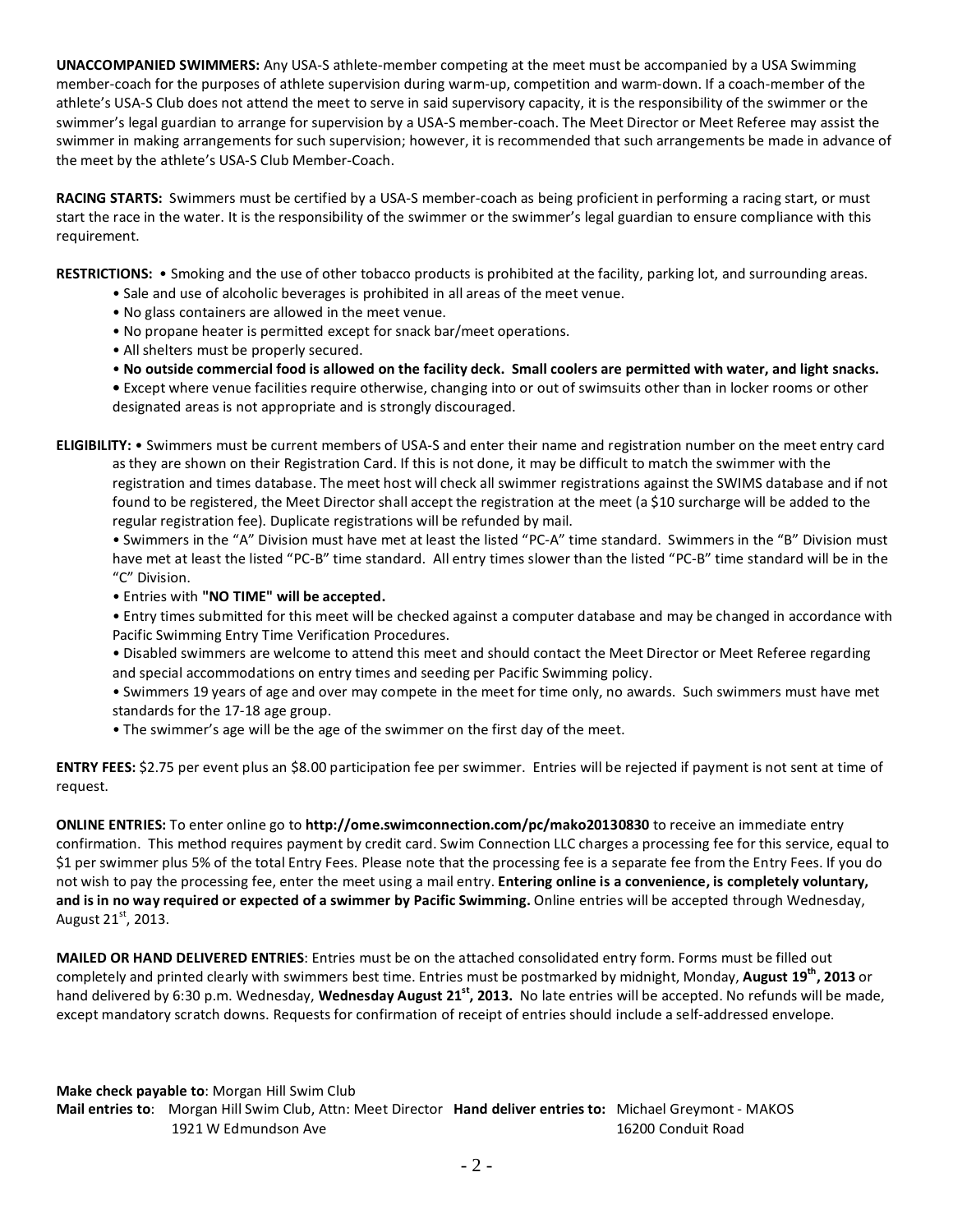**CHECK-IN:** The meet will be deck seeded. Swimmers must check-in at the Clerk-of-Course. Close of check-in for all individual events shall be no more than 60 minutes before the estimated time of the start of the first heat of the event. No event shall be closed more than 30 minutes before the scheduled start of the session. Swimmers who do not check in will not be seeded and will not be allowed to compete in that event.

**SCRATCHES:** Swimmers entered in an individual event that have checked in for that event, must swim in the event unless they notify the clerk of the course before seeding for that event has begun. Failure to swim an event will result in being barred from their next individual event on that day, or the next meet day, whichever is first. Exception: No penalty shall apply for failure to withdraw or compete in an individual event if the referee is notified in the event of illness or injury and accepts the proof thereof, or it is determined by the referee that the No-Show is caused by circumstances beyond the control of the swimmer.

**AWARDS:** A distinctive award will be provided to each swimmer in each event earning first through eighth places at two levels, **Gold**  and Silver Flights. 1<sup>st</sup> through 8<sup>th</sup> place relay team swimmers will be awarded. Swimmers aged 6/under will be awarded and scored separately from 8/under swimmers. Swimmers aged 13-14 will be awarded and scored separately from 15-18 swimmers. High Point trophies will be awarded to the first place girl and boy in each age group. Scores earned in **Silver Flight** will not earn points toward High Point trophies. Team Trophies will be awarded for first through eighth place finishers at the conclusion of the meet. Individuals in Gold Flight score 19, 17, 16, 15, 14, 13, 12, and 11 points for 1<sup>st</sup> through 8<sup>th</sup> place. **No awards will be mailed.** 

**ADMISSION:** Free. A 3 Day program will be available for a small charge.

**REFRESHMENTS:** A snack bar will be available throughout the competition. Coaches and working deck officials will be provided lunch. Hospitality will serve refreshments to timers and volunteers.

**MISCELLANEOUS:** No overnight parking is allowed. Facilities will not be provided after meet hours.

# **MINIMUM OFFICIALS:**

| Club swimmers entered in session | <b>Trained and carded officials requested</b> |
|----------------------------------|-----------------------------------------------|
| $1 - 10$                         |                                               |
| $11 - 25$                        |                                               |
| 26-50                            |                                               |
| 51-75                            |                                               |
| 76-100                           |                                               |
| 100 or more                      |                                               |

**Summary of Events**

**Friday, August 30, 2013**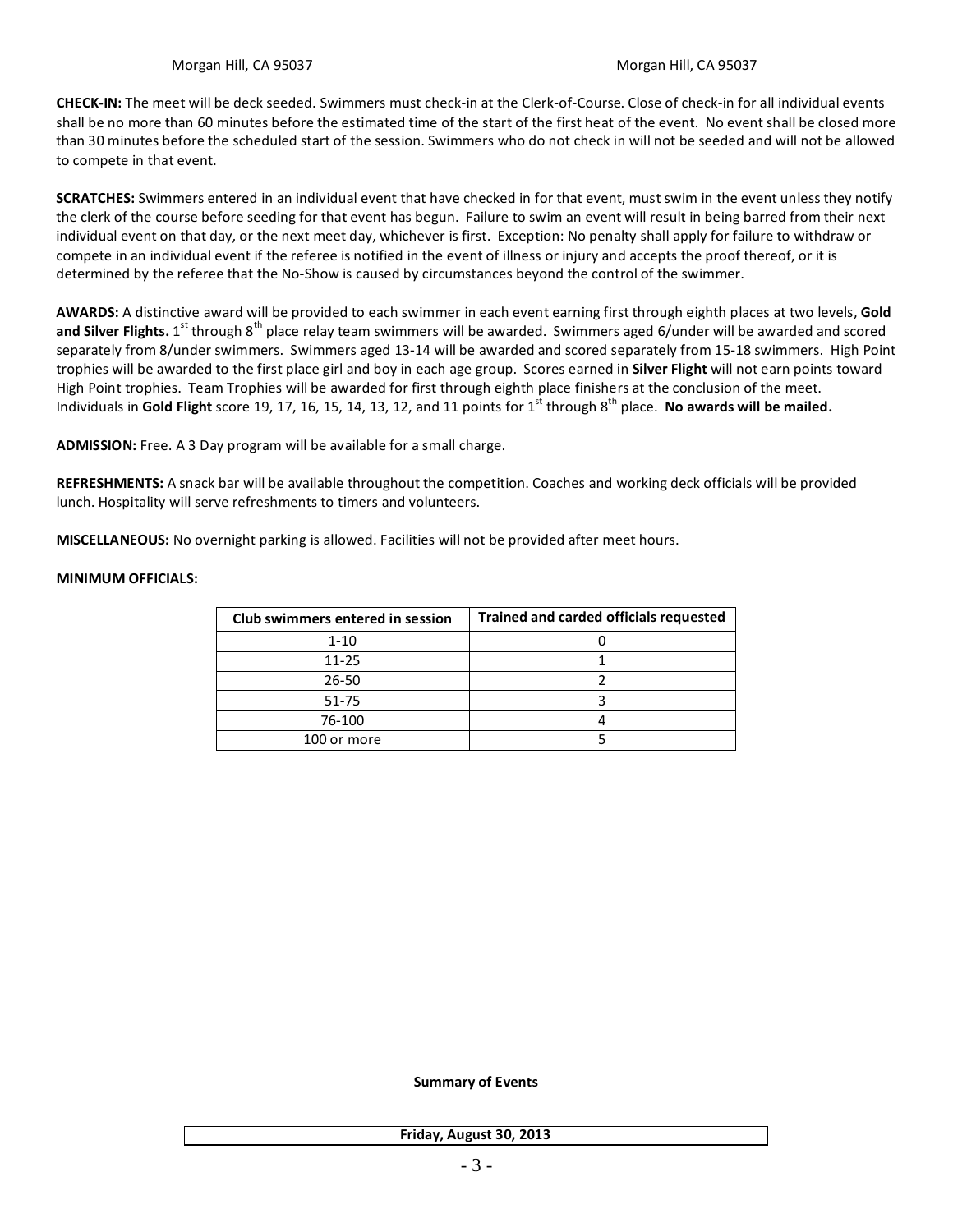| 12 and Under | 13/Over   |  |
|--------------|-----------|--|
| 500 Free*    | 1000 Free |  |

*Note, Swimmers must provide OWN timers and counters for Friday's events. \*8-un are not eligible for this event*

| Saturday, August 31, 2013 |                                                                   |                    |            |  |  |  |  |
|---------------------------|-------------------------------------------------------------------|--------------------|------------|--|--|--|--|
| 8/under                   | 10/under                                                          | 11/12              | 13/Over    |  |  |  |  |
| 50 Free                   | 100 Back                                                          | 100 Breast         | 200 Free   |  |  |  |  |
| 100 IM                    | 100 Free                                                          | 50 Back            | 200 Breast |  |  |  |  |
| 25 Fly                    | 50 Fly                                                            | 100 Free           | 100 Fly    |  |  |  |  |
| 50 Back                   | 100 Breast                                                        | <b>50 Fly</b>      | 200 Back   |  |  |  |  |
| 25 Breast                 | 200 IM                                                            | 200 IM             | 50 Free    |  |  |  |  |
|                           | ←---------- 49'er Mixed Medley Relay ------ →                     |                    |            |  |  |  |  |
|                           | Sunday, September 1, 2013                                         |                    |            |  |  |  |  |
| 8/under                   | 10/under                                                          | 11/12              | 13/Over    |  |  |  |  |
| 25 Back                   | 50 Breast                                                         | 100 Back           | 200 IM     |  |  |  |  |
| 50 Breast                 | 100 IM                                                            | 50 Free            | 100 Free   |  |  |  |  |
| 25 Free                   | 50 Free                                                           | 50 Breast          | 100 Breast |  |  |  |  |
| 100 Free                  | 50 Back                                                           | 100 Back<br>100 IM |            |  |  |  |  |
| <b>50 Fly</b>             | 200 Free<br>200 Free<br>200 Fly                                   |                    |            |  |  |  |  |
|                           | $\leftarrow$ --------- 49'er Mixed Free Relay ----- $\rightarrow$ |                    |            |  |  |  |  |

**\*Not a Nationally recognized event.**

**49'er Relay: Any combination of four (4) girls and /or boys whose ages total 49 or less. Relay Entries will be Deck seeded and due at a time determined by the Referee each day at the Meet**

**Friday, August 30, 2013**

| Girls | <b>Boys</b> | Age          | Event      |  |  |
|-------|-------------|--------------|------------|--|--|
|       |             | 12 And Under | 500 Free** |  |  |
|       |             | 13 and Over  | 1000 Free  |  |  |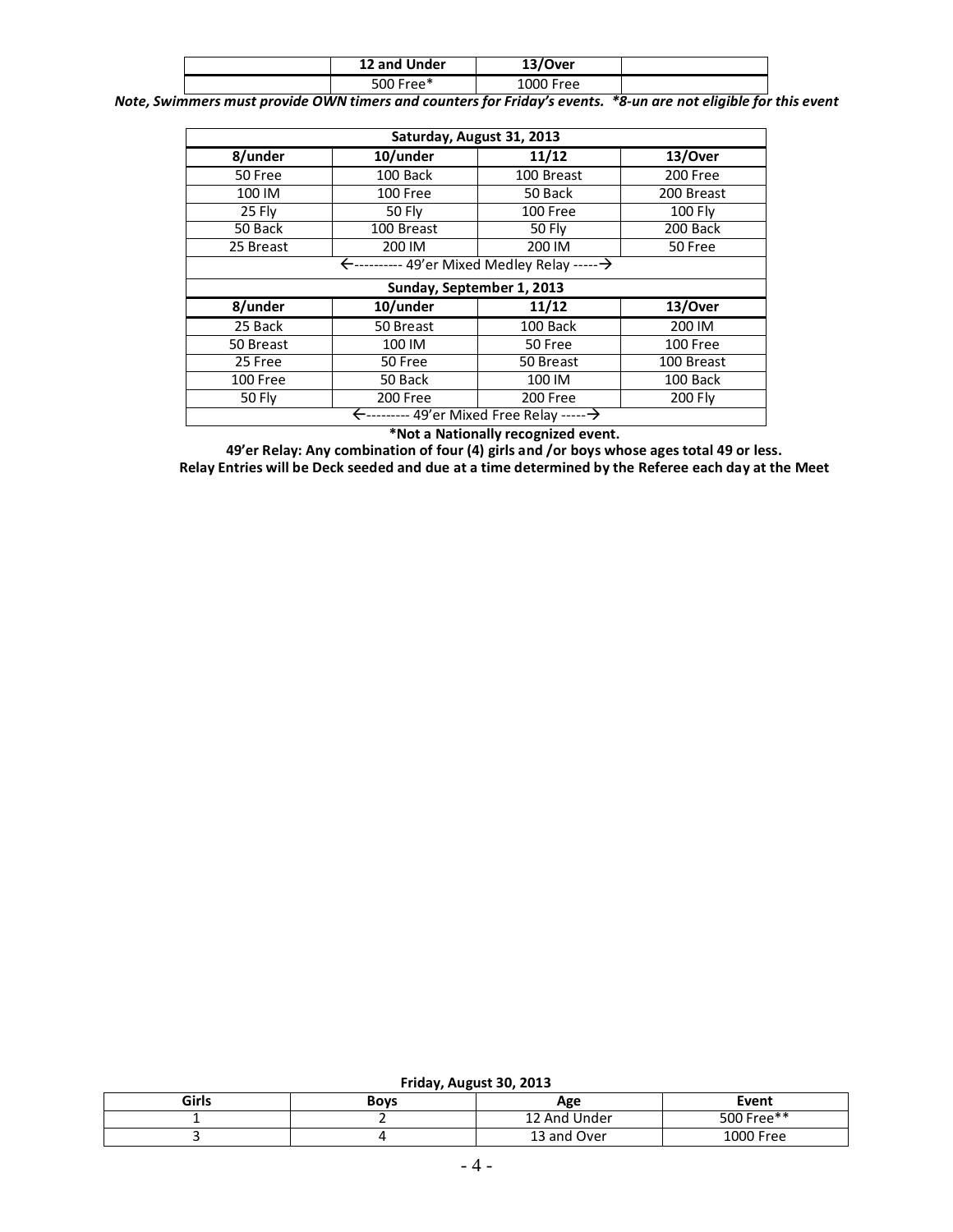#### **\****Swimmers must have own counters and timers for these events* **\*\* 8-unders are not eligible for this event.**

|                 |                 | $34.41$ au $1, 7.48$ ast $31, 201$ |                    |  |  |
|-----------------|-----------------|------------------------------------|--------------------|--|--|
| Girls           | <b>Boys</b>     | Age                                | Event              |  |  |
| 5               | 6               | $11 - 12$                          | 100 Breast         |  |  |
| 7               | 8               | 10 UN<br>100 Back                  |                    |  |  |
| 9               | 10              | 8 UN                               | 50 Free            |  |  |
| $\overline{11}$ | $\overline{12}$ | 13/Over                            | 200 Free           |  |  |
| 13              | 14              | 50 Back<br>$11 - 12$               |                    |  |  |
| 15              | 16              | 10 Un                              | 100 Free           |  |  |
| 17              | 18              | <b>8 UN</b>                        | 100 IM             |  |  |
| 19              | 20              | 13/Over                            | 200 Breast         |  |  |
| 21              | 22              | $11 - 12$                          | 100 Free           |  |  |
| 23              | 24              | 10 UN                              | 50 Fly             |  |  |
| 25              | 26              | 8UN                                | 25 Fly             |  |  |
| 27              | 28              | 13/Over                            | 100 Fly            |  |  |
| 29              | 30              | $11 - 12$                          | 50 Fly             |  |  |
| 31              | 32              | <b>10UN</b>                        | 100 Breast         |  |  |
| 33              | 34              | <b>8 UN</b>                        | 50 Back            |  |  |
| 35              | 36              | 13/Over                            | 200 Back           |  |  |
| 37              | 38              | $11 - 12$                          | 200 IM             |  |  |
| 39              | 40              | <b>10UN</b>                        | 200 IM             |  |  |
| 41              | 42              | <b>8 UN</b>                        | 25 Breast          |  |  |
| 43              | 44              | 13/Over                            | 50 Free            |  |  |
| 45-46           | XXXXX           | 49'er                              | Mixed Medley Relay |  |  |

## **Saturday, August 31, 2013**

### **Sunday, September 1, 2013**

| <b>Girls</b> | <b>Boys</b>     | Age          | Event            |  |  |  |
|--------------|-----------------|--------------|------------------|--|--|--|
| 47           | 48              | $11 - 12$    | 100 Back         |  |  |  |
| 49           | 50              | <b>10 UN</b> | 50 Breast        |  |  |  |
| 51           | 52              | <b>8 UN</b>  | 25 Back          |  |  |  |
| 53           | 54              | 13/Over      | 200 IM           |  |  |  |
| 55           | 56              | $11 - 12$    | 50 Free          |  |  |  |
| 57           | 58              | 10 Un        | 100 IM           |  |  |  |
| 59           | 60              | <b>8 UN</b>  | 50 Breast        |  |  |  |
| 61           | 62              | 13/Over      | 100 Free         |  |  |  |
| 63           | 64              | $11 - 12$    | 50 Breast        |  |  |  |
| 65           | 66              | <b>10 UN</b> | 50 Free          |  |  |  |
| 67           | 68              | 8UN          | 25 Free          |  |  |  |
| 69           | $\overline{70}$ | 13/Over      | 100 Breast       |  |  |  |
| 71           | 72              | $11 - 12$    | 100 IM           |  |  |  |
| 73           | 74              | <b>10UN</b>  | 50 Back          |  |  |  |
| 75           | 76              | <b>8 UN</b>  | 100 Free         |  |  |  |
| 77           | 78              | 13/Over      | 100 Back         |  |  |  |
| 79           | 80              | $11 - 12$    | 200 Free         |  |  |  |
| 81           | 82              | <b>10UN</b>  | 200 Free         |  |  |  |
| 83           | 84              | <b>8 UN</b>  | 50 Fly           |  |  |  |
| 85           | 86              | 13/Over      | $200$ Fly        |  |  |  |
| 87-88        | XXXXX           | 49'er        | Mixed Free Relay |  |  |  |

# Pacific Swimming – Hosted by **Morgan Hill Makos Age Group Open Short Course End of Summer Labor Day Meet August 30 – September 1, 2013** Consolidated Entry Form